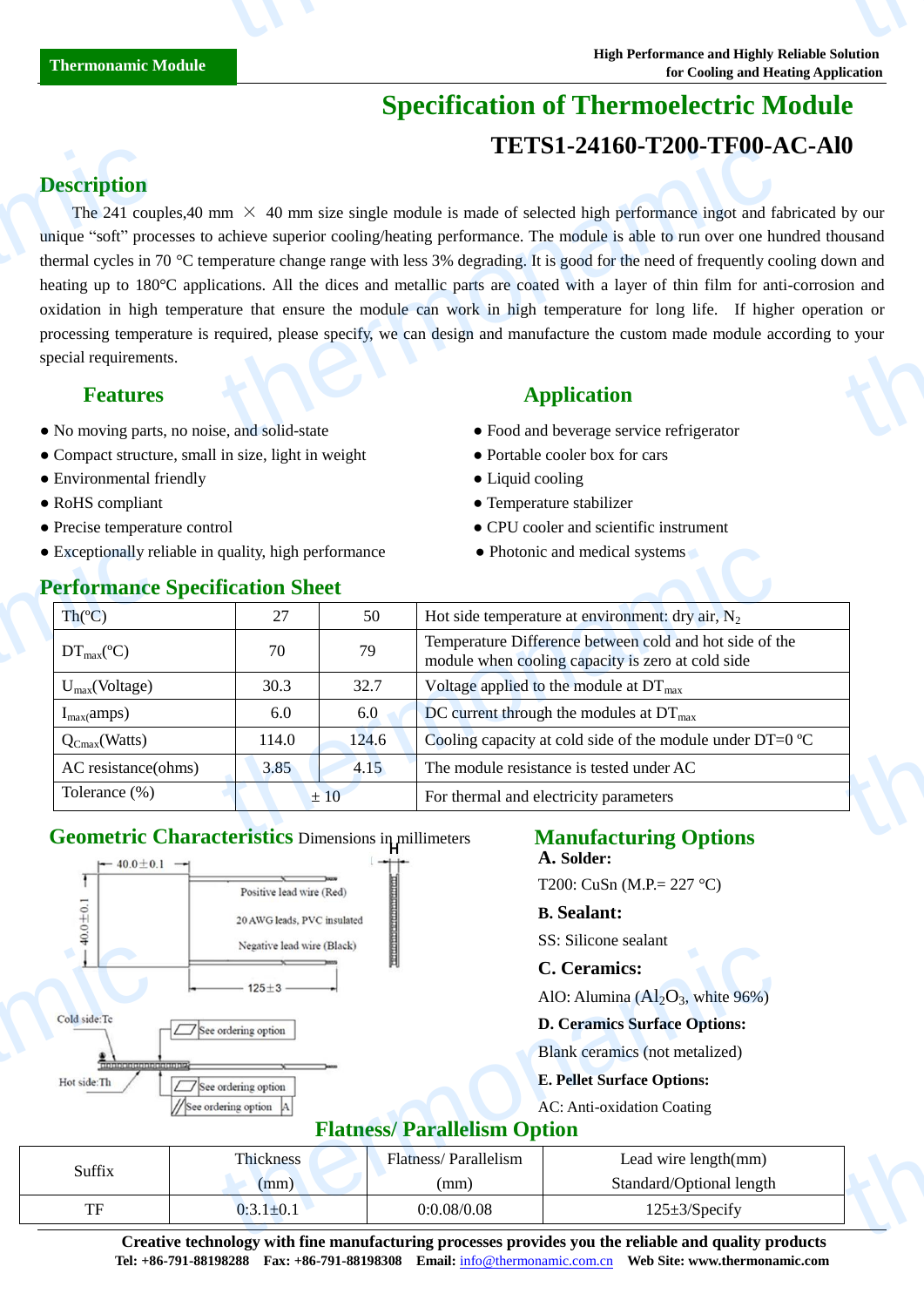# **Operation Cautions**

- Cold side of the module sticked on the object being cooled Operation below  $I_{\text{max}}$  or  $V_{\text{max}}$
- Hot side of the module mounted on a heat radiator Operation or storage module below 100  $\mathbb{C}$
- Work under DC

thermonamic

# **Performance Curve**

# **Performance Curves at Th=25 <sup>°</sup>C Performance Curves at Th=50 <sup>°</sup>C**







# Standard Performance Graph Qc= f(DT)









**Creative technology with fine manufacturing processes provides you the reliable and quality products Tel: +86-791-88198288 Fax: +86-791-88198308 Email:** info@thermonamic.com.cn **Web Site: www.thermonamic.com**